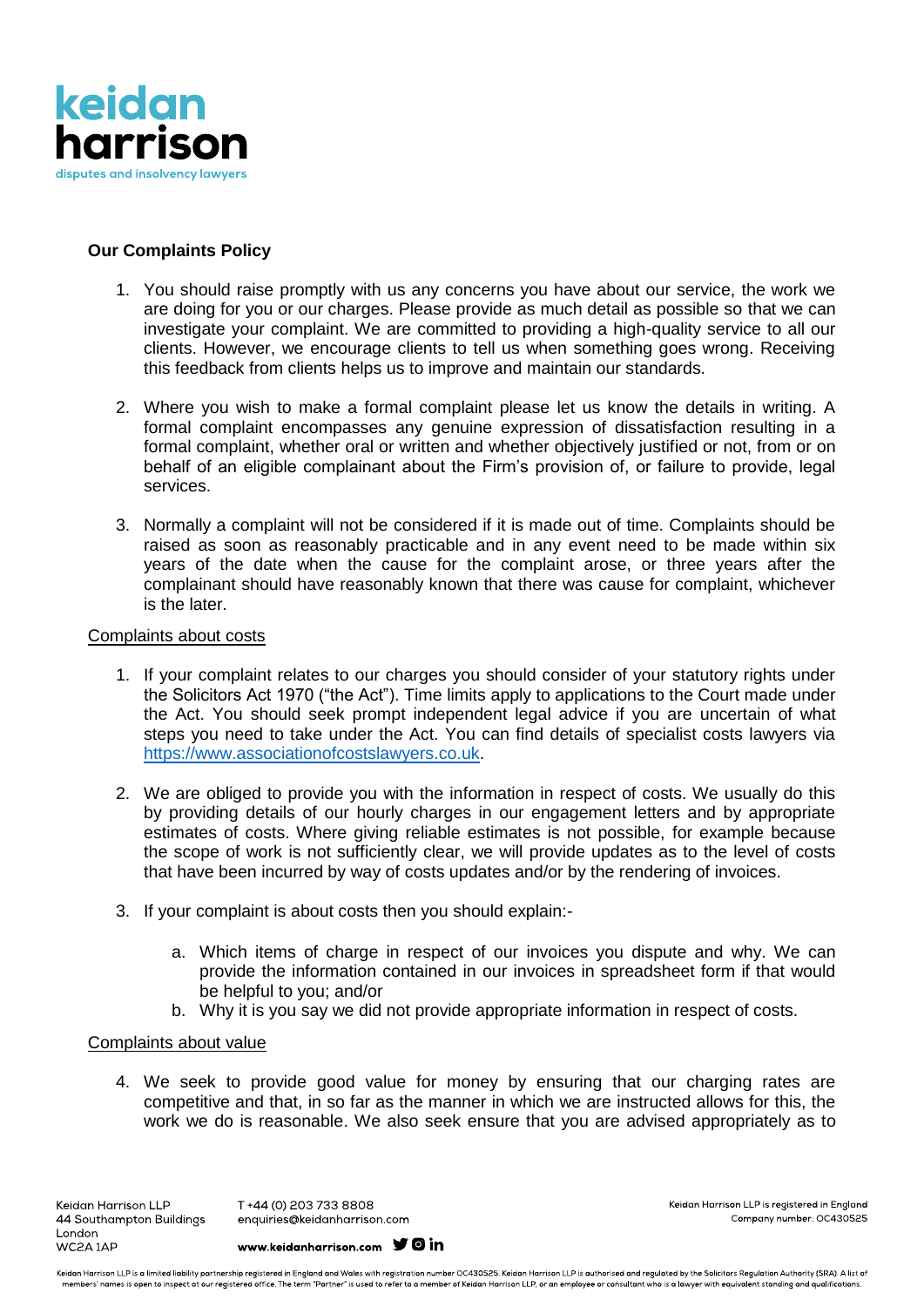the cost/benefit of the courses of action under consideration. If the complaint is about value then you should explain how you say the way in which we provided our services, taking into account the manner in which we were instructed and other relevant circumstances (for example the urgency of the work required), has caused poor value.

#### Complaints relating to outcomes

5. We can almost never provide certainty of outcome in disputes because there are a number of factors which are not within our control. We will endeavour throughout a mandate to ensure that, subject to the instructions we are given, you are appropriately advised. If your complaint is about an outcome then you should explain what it is we have done or failed to do whilst acting for you and which you say caused the outcome in question.

### **Who you should complain to**

6. You should normally contact our Client Care Partner, Marc Keidan. You can write with full details of your complaint to Mr Keidan at 44 Southampton Buildings, London WC2A 1AP or email him at [mkeidan@keidanharrison.com.](mailto:mkeidan@keidanharrison.com) As Client Care Partner, Mr Keidan has overall responsibility for the complaints procedure at Keidan Harrison LLP.

# **What will happen next?**

- 7. After you contact the Client Care Partner, s/he will normally send you a letter or email acknowledging receipt of your complaint within 3 working days of receiving it, enclosing a copy of this procedure.
- 8. We shall then investigate your complaint. This will normally involve the Client Care Partner, or another senior individual in the Firm ("the **Investigator**"), reviewing such documentation related to the matter as may be appropriate for purposes of considering the complaint and discussing your complaint where appropriate with the person(s) who acted for you.
- 9. A meeting or other discussion with you may sometimes be proposed, where it is considered that this would be appropriate in all the circumstances and may assist resolution of the complaint. We are not obliged to and do not offer a meeting in all circumstances but if you feel particularly strongly that a meeting would be helpful then we will take this into account. Where this is proposed it will normally be proposed within 4 weeks of receipt of the complaint. Normally within 5 working days of any such meeting/discussion, the Investigator will write to you to confirm what took place and any solution he/she has proposed to, or agreed with, you.
- 10. If we have to change any of the timescales set out above for dealing with your complaint, we will normally let you know and explain why.
- 11. We have 8 weeks to consider your complaint and provide you with a final response. If we have not done this, or if you are not satisfied with the outcome of the investigation of your complaint, you may complain to the Legal Ombudsman.
- 12. Normally you will need to bring a complaint to the Legal Ombudsman:

Within six months of receiving our final response to your complaint; and

No more than six years from the date of act/omission; or

No more than three years from when you should reasonably have known there was cause for complaint.